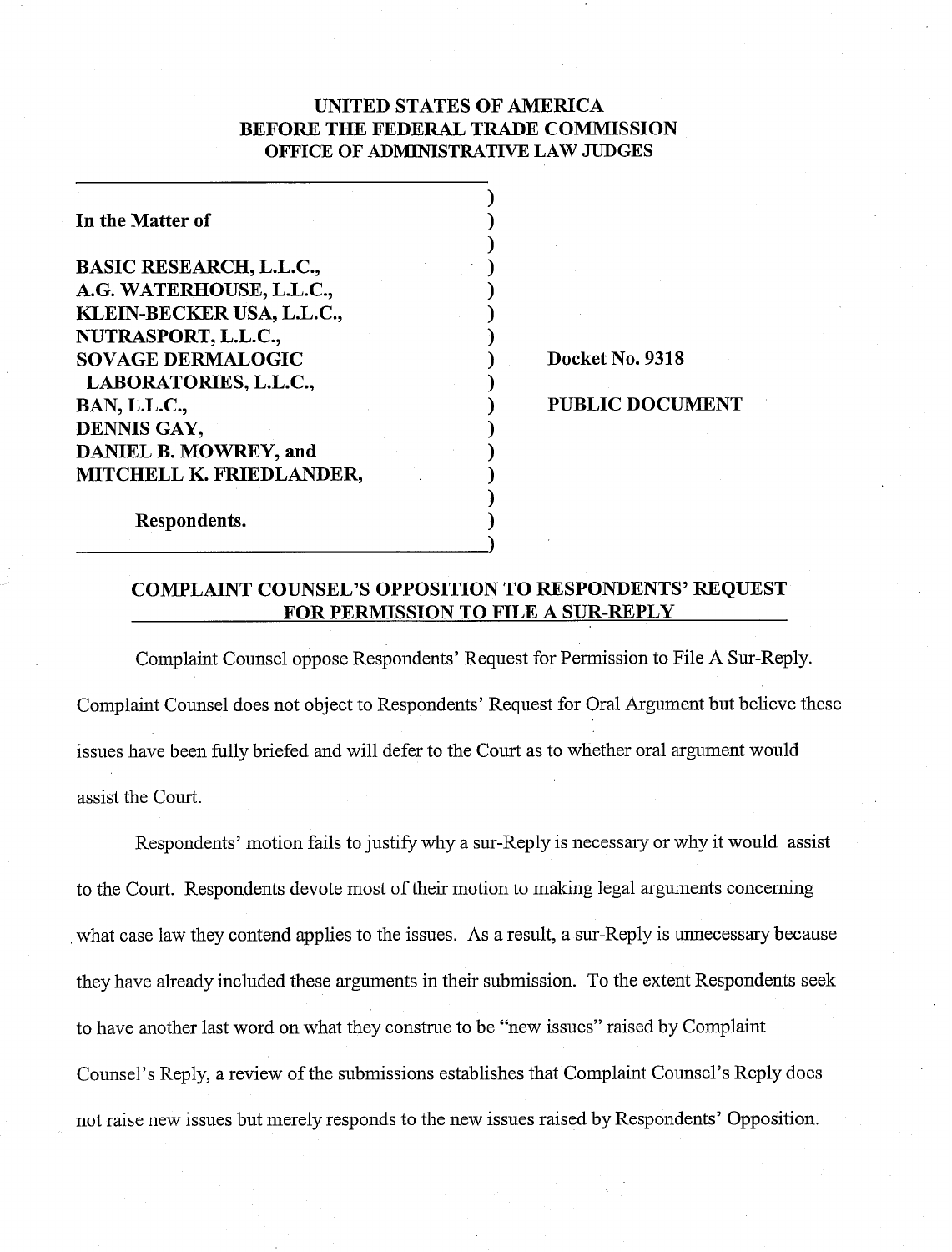Complaint Counsel sought leave to respond to several new issues raised by Respondents in their Opposition to Complaint Counsel's Motion to Strike Respondents' Additional Defenses.' Mindful that the Rules of Practice do not ordinarily permit the filing of a reply, Complaint Counsel confined its request to several important new issues including the Court's authority to rule on the motion to strike, what constitutes "final" agency action and First Amendment violations, and the correction of certain inaccuracies introduced by Respondents' in their legal arguments and descriptions of alleged "concessions." Complaint Counsel did not seek leave, nor did it construe leave was granted, to file the same type of reply that it would file if the Rules called for replies in the normal course of motions practice, i.e., a comprehensive response to each of Respondents' material arguments. Now Respondents complain that not only did the Reply say too much (asserting our Reply raises two "new issues") but it said too little (Respondents contend they now need to address arguments "omitted" by Complaint Counsel).

We urge the Court to deny Respondents' motion. Complaint Counsel's Reply adhered to

 $1$  Complaint Counsel summarized the new issues in its motion:

(1) Whether, as Respondents now contend, this Court lacks authority to rule on due process, First Amendment, and Administrative Procedure Act issues in the context of a *Motion to Strike*, when Respondents initially raised these issues as defenses for trial; (2) Whether, as Respondents now contend, the "controlling line of cases" for the alleged due process defense pertains to the standards employed by the FDA, or other entities, but not the FTC; **(3)** Whether, as Respondents now contend, the internal use of FTC advertising substantiation standards before the issuance of the Complaint actually constituted "final agency action" against Respondents, and a violation of the *First Amendment*; (4) Whether, as Respondents now contend, Complaint Counsel has made certain concessions regarding Respondents' assertions; and *(5)* Whether Respondents are entitled to assert laches or equitable estoppel against the FTC by raising new factual allegations in the *Opposition*, and will require discovery to uncover statements allegedly made directly to them, particularly when the weight of authority does not support the application of these defenses.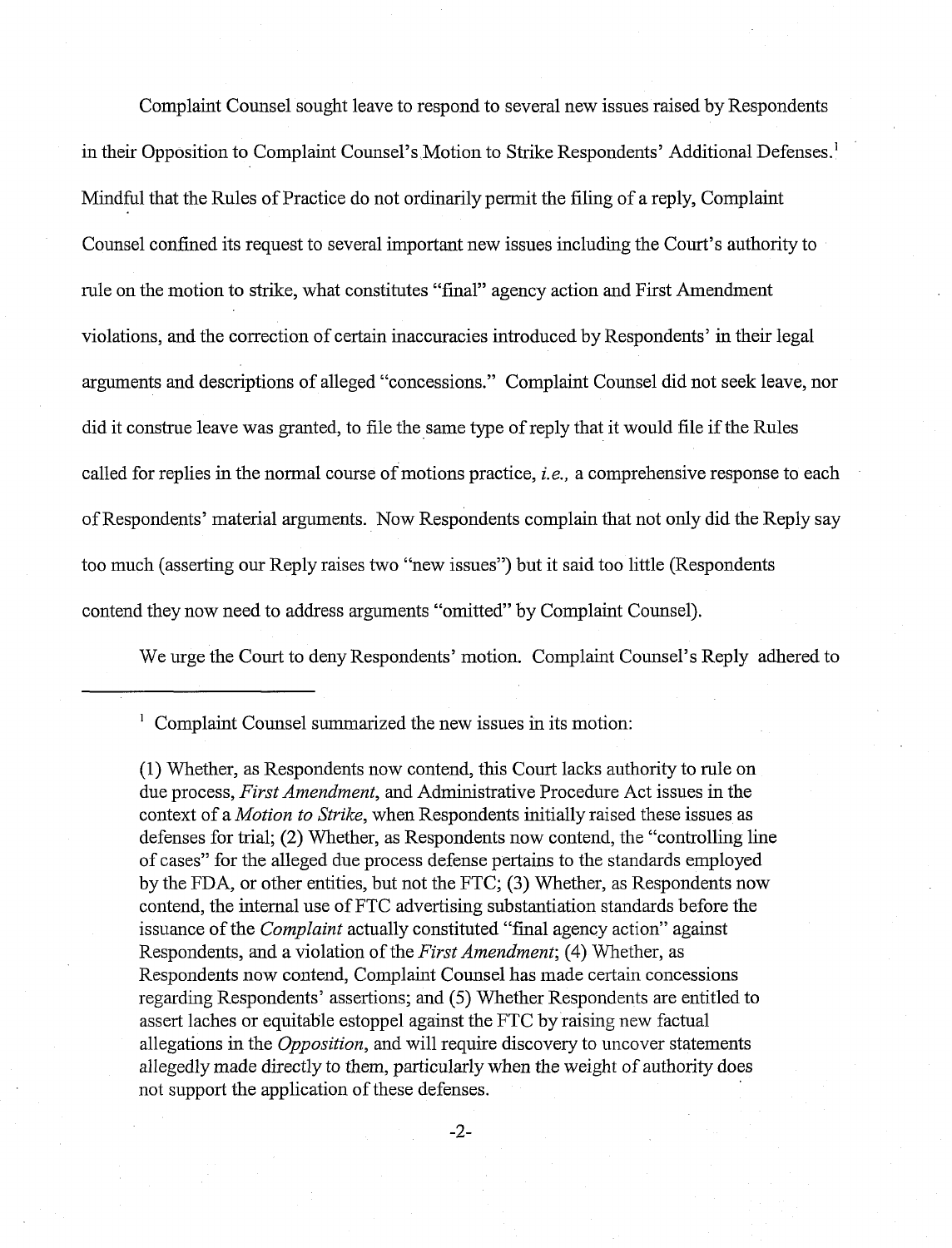our original request. In our motion we identified that we sought leave to address the issue of final agency action and First Amendment issues (Mot. For Leave To submit Reply at p. 2) and did just that in our Reply(at pp. 8-14). Under the guise of pointing out these two "new issues," Respondents merely assert additional arguments on the same issues raised by their Opposition and cite caselaw they did not include in their original filing.

Respondents have failed to justify why fwther briefing is necessary or helpful in this matter. Consequently, Complaint Counsel respectfully request that the Court deny Respondents' motion for a sur-Reply.

Respectfully submitted,

 $00<sub>0</sub>$ 

Laureen Kapin (2b2) 326-3237 Walter C. Gross, III (202) 326-3319 Joshua S. Millard (202) 326-2454 Robin M. Richardson (202) 326-2798 Laura Schneider (202) 326-2604

Division of Enforcement Bureau of Consumer Protection Federal Trade Commission 600 Pennsylvania Avenue, N. W. Washington, D.C. 20580

Dated: October 1, 2004